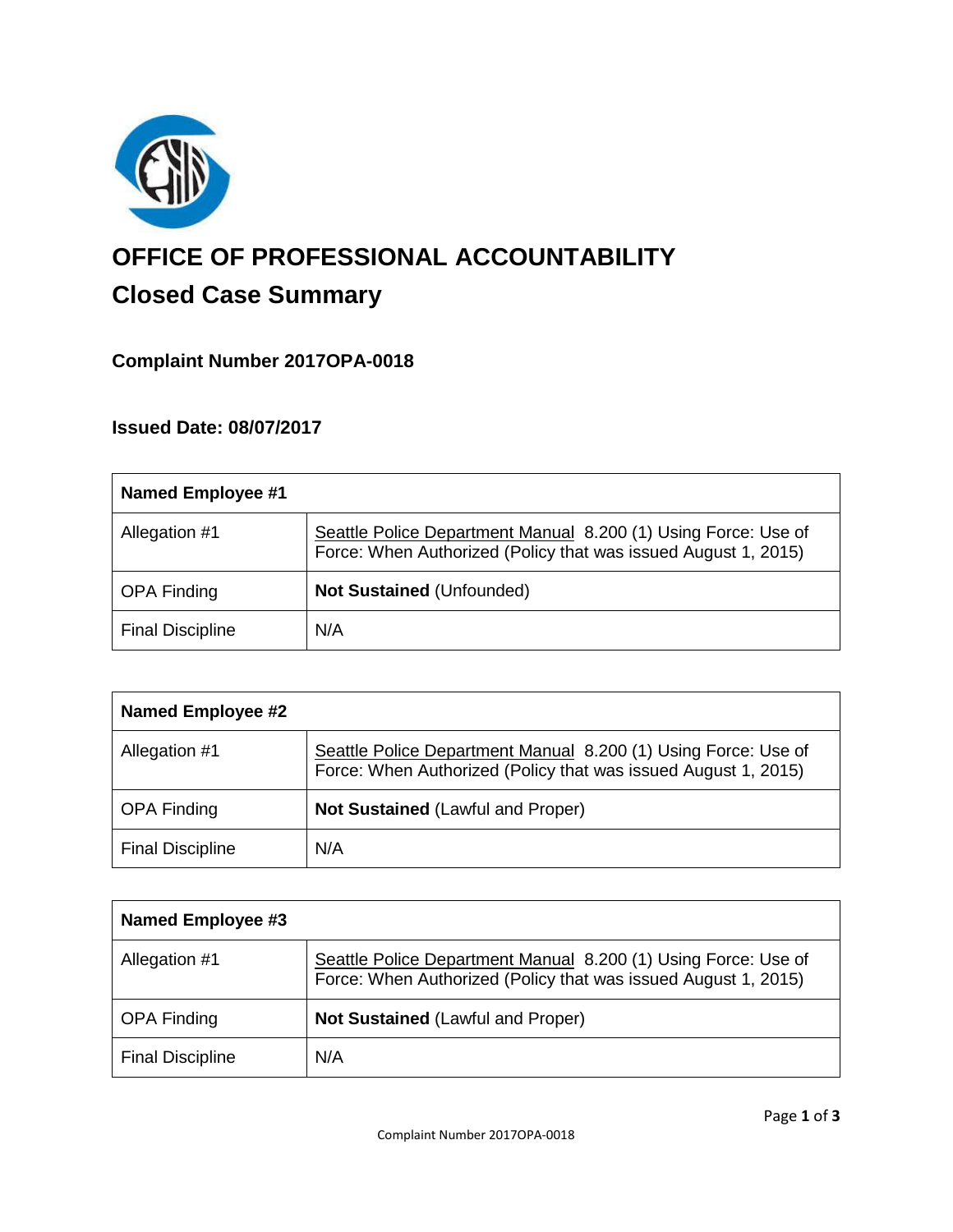## **INCIDENT SYNOPSIS**

The Named Employees were dispatched to a report of a disturbance.

## **COMPLAINT**

The complainant made statements on In-Car Video (ICV) after his arrest that he was beaten, or "beaten like a dog". The Acting Lieutenant forwarded a complaint of possible excessive force to OPA based on these statements. During both the intake process and the investigation, OPA attempted to obtain a statement from the complainant via his attorney of record. OPA interviewed the three Named Employees and their supervisor.

## **INVESTIGATION**

The OPA investigation included the following actions:

- 1. Review of the complaint memo
- 2. Search for and review of all relevant records and other evidence
- 3. Review of Use of Force Investigation
- 4. Interviews of SPD employees

## **ANALYSIS AND CONCLUSION**

The preponderance of evidence from the OPA investigation showed that Named Employee #1 used no reportable force on the complainant during this incident.

The preponderance of evidence from the OPA investigation showed that Named Employee #2 used several strikes and punches on the complainant during this incident. The same evidence showed that the complainant assaulted Named Employee #2 by kicking and punching him, as well as engaged in active physical resistance to Named Employee #2's efforts to take the complainant into custody. During a portion of the struggle between Named Employee #2 and the complainant, Named Employee #2 was trapped under a trampoline and could not disengage from the complainant. Given the behavior of the complainant and the totality of the circumstances, the OPA Director found the force used by Named Employee #2 in this situation to have been reasonable, necessary and proportional.

The preponderance of evidence from the OPA investigation showed that Named Employee #3 used de minimis and Type I force to assist Named Employee #2 with controlling the complainant and getting him into custody. Given the behavior of the complainant and the totality of the circumstances, the OPA Director found the force used by Named Employee #3 in this situation to have been reasonable, necessary and proportional.